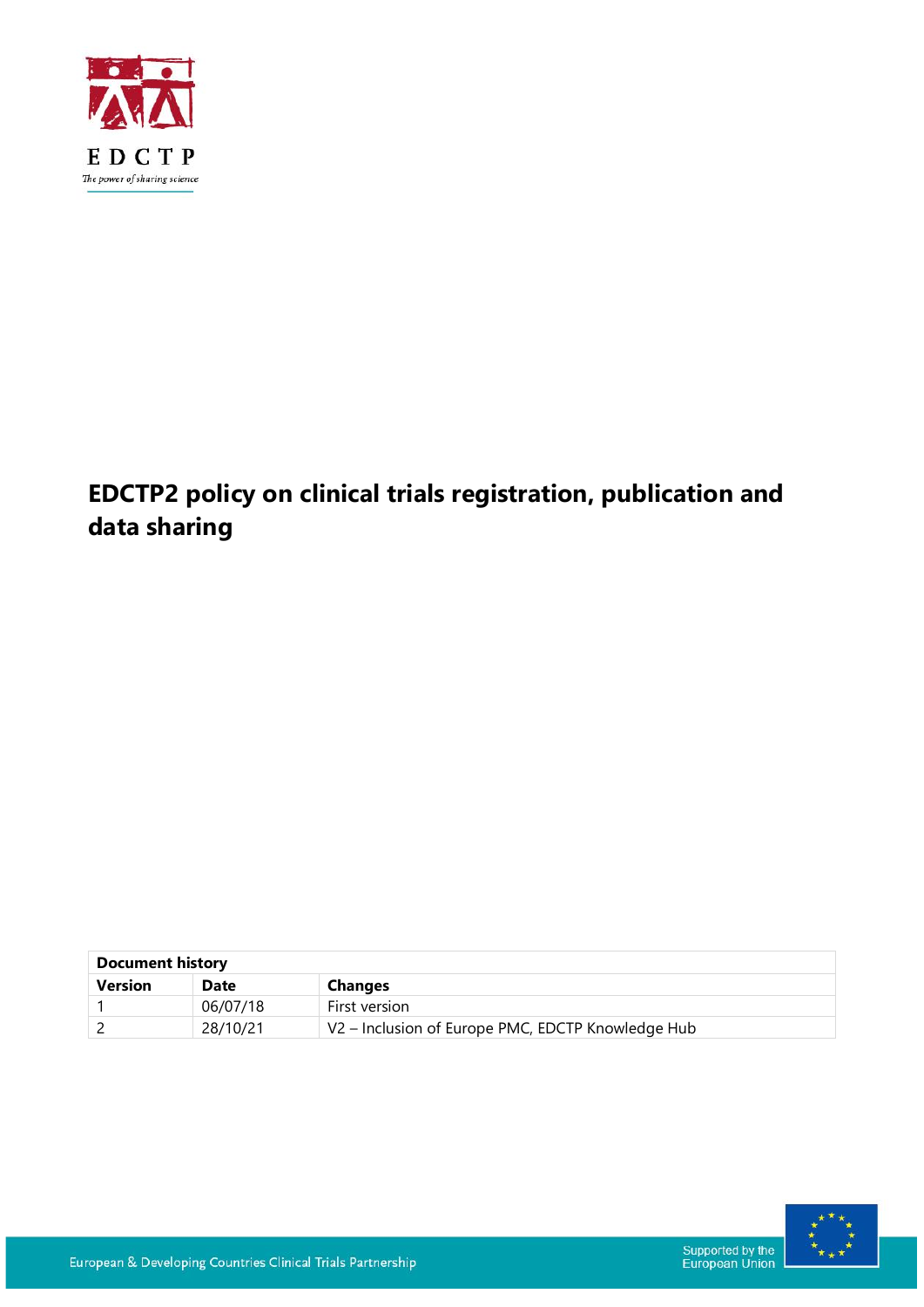| 1                                   |  |
|-------------------------------------|--|
| $\overline{2}$<br>2.1<br>2.2<br>2.3 |  |
| $\mathsf{3}$<br>3.1<br>3.2<br>3.3   |  |
| 4<br>4.1<br>4.2<br>4.3              |  |
| 5<br>5.1<br>5.2<br>5.3              |  |
|                                     |  |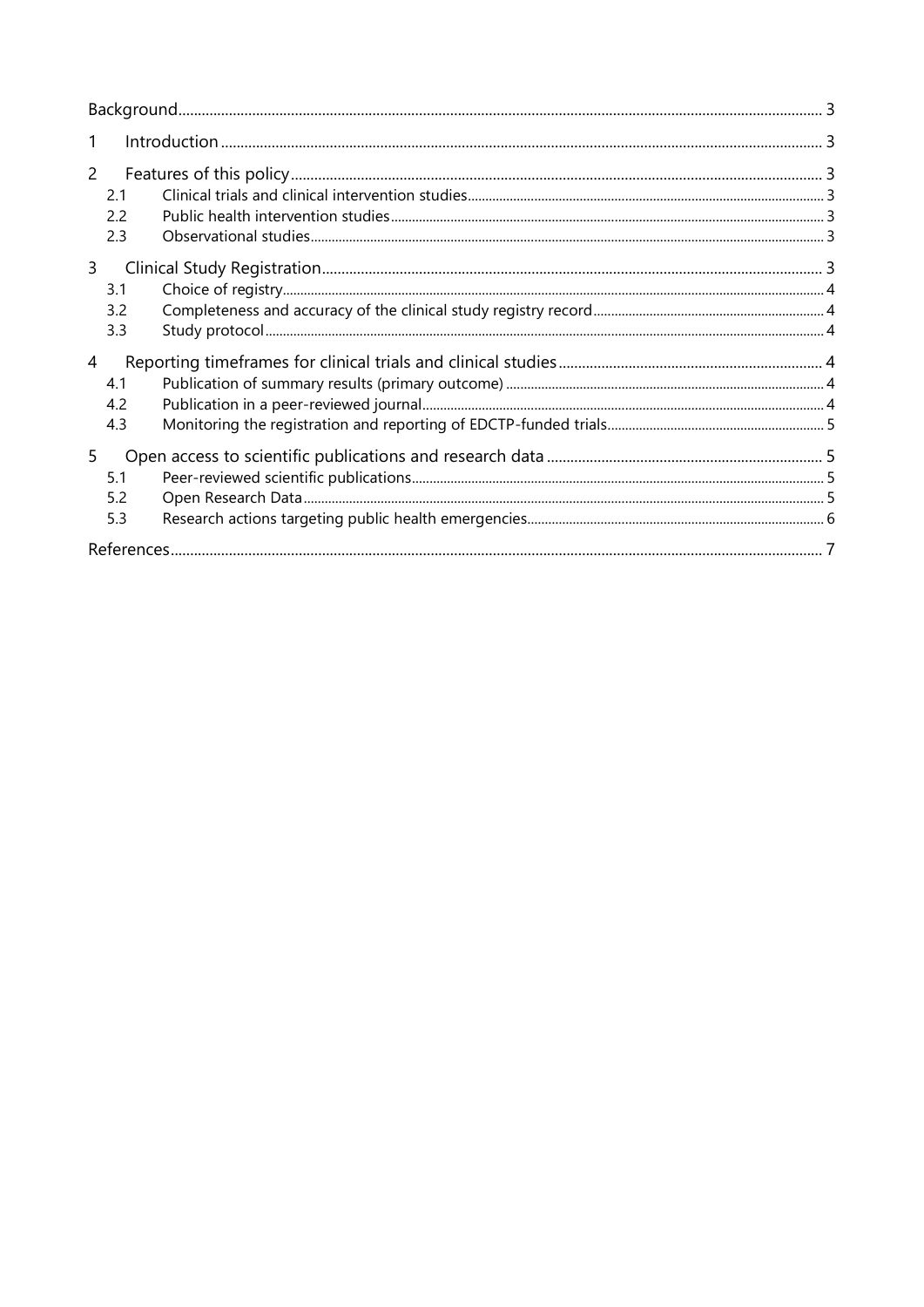## **Background**

EDCTP became a signatory to th[e Joint statement on public disclosure of results from clinical trials](https://www.who.int/ictrp/results/ICTRP_JointStatement_2017.pdf)<sup>1</sup> on 5 July 2017. This policy document sets out the expectations of EDCTP and the requirements that EDCTP grant holders conducting clinical trials and clinical studies must comply with.

## **1 Introduction**

EDCTP is a major funder of clinical trials and clinical studies in sub-Saharan Africa. As a signatory to the WHO joint statement, EDCTP affirms that the prospective registration and timely public disclosure of results from all clinical trials is of critical scientific and ethical importance. Furthermore, timely results disclosure reduces waste in research, increases value and efficiency in use of funds and reduces reporting bias, which should lead to better decision-making in health.

EDCTP expects that all grant holders will comply with the joint statement and will ensure that trial results are published in a timely manner through prompt disclosure of summary results and Open Access publications.

## **2 Features of this policy**

The following studies are included in this policy:

#### **2.1 Clinical trials and clinical intervention studies**

Studies which meet the broad definition used by the World Health Organization (WHO) for a clinical trial, which includes all studies evaluating the impact of interventions on human participants: "*any research study that prospectively assigns human participants or groups of humans to one or more health-related interventions to evaluate the effects on health outcomes.*"

Interventions may include drugs, vaccines, cells and other biological products, surgical procedures, radiological procedures, devices including diagnostic devices, behavioural treatments, process-of-care changes, preventive care, or other treatments. Clinical trials at all stages, from Phase 1 to Phase 4 and global health trials, are included in this policy.

#### **2.2 Public health intervention studies**

Studies in which there is a public health intervention to promote or protect health, or prevent ill-health, in communities or populations rather than individuals.

#### **2.3 Observational studies**

Studies in which the researcher assesses outcomes in groups of human participants according to a research protocol, in order to investigate the effects of lifestyle or behaviours, or interventions that are part of routine care and not influenced by the researcher.

Studies on human tissues and cells that have already been collected are not part of this policy.

## **3 Clinical Study Registration**

It is mandatory that all clinical trials and interventional studies (categorised as 1 and 2 above) are registered. EDCTP recommends the registration of observational studies (category 3).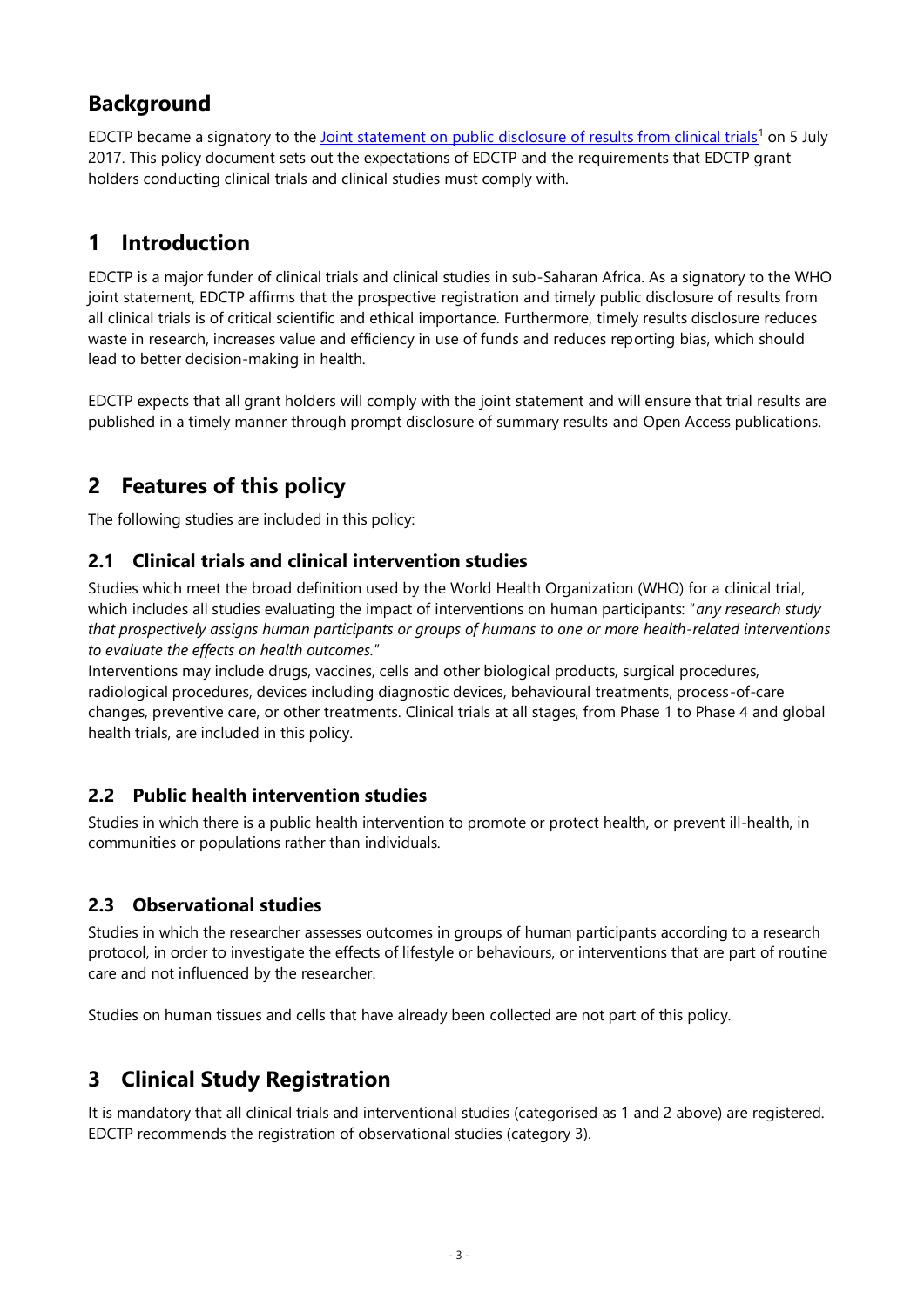#### **3.1 Choice of registry**

Studies must be registered in a primary registry in the [WHO International Registry Network](http://www.who.int/ictrp/network/primary/en/)<sup>2</sup> or *ICMJE* [approved registry](http://www.icmje.org/about-icmje/faqs/clinical-trials-registration/)<sup>3</sup> before recruitment of the first subject. Registration of EDCTP-funded clinical trials is mandatory and is a deliverable in EDCTP2 projects. EDCTP supports the Pan-African Clinical Trials Registry for clinical trials registration.

#### **3.2 Completeness and accuracy of the clinical study registry record**

EDCTP expects the registry record to be as complete and accurate as possible. All relevant fields of the registry entry must be completed. The entry must be updated regularly (at least annually) in order to chart accurately the progress of the study.

In particular, the following information must be recorded and updated to ensure accuracy:

- Final enrolment numbers achieved
- Date of primary study completion (defined as the last data collection timepoint for the last subject for the primary outcome measure).

If clinical trials/studies are terminated, their status should be updated to note the date of termination, and to report the numbers enrolled up to the date of termination.

#### **3.3 Study protocol**

To ensure transparency, EDCTP expects the study protocol and analysis plan to be made publicly available. EDCTP recommends that details of where and how this information may be accessed be provided in the registry entry. The study protocol for clinical trials should comply with the **SPIRIT Statement<sup>4</sup> (Standard** Protocol Items: Recommendations for Interventional Trials). It should be noted that the ICJME requires all submitted manuscripts that report clinical trials results to include a *data sharing plan<sup>5</sup>* in the trial's registration.

## **4 Reporting timeframes for clinical trials and clinical studies**

EDCTP expects that the results of EDCTP-funded trials and studies will be made available without undue delay. The summary results of clinical trials should be made publicly available in a timely manner following primary study completion. This may be done by posting to the results section of the clinical trial registry and by journal publication.

#### **4.1 Publication of summary results (primary outcome)**

EDCTP expects that grant holders will disclose the summary results of the study within **12 months** from primary study completion (the last visit of the last subject for collection of data on the primary outcome).

#### **4.2 Publication in a peer-reviewed journal**

Publication in a journal is expected within **24 months** from study completion. The Trial ID or registry identifier code/number should be included in all publications of clinical trials, and should be provided as part of the abstract to PubMed and other bibliographic search databases for easy linking of trial related publications with clinical trial registry site records. This is essential for linking journal publications with registry records.

Beneficiaries must acknowledge **EDCTP** funding<sup>6</sup>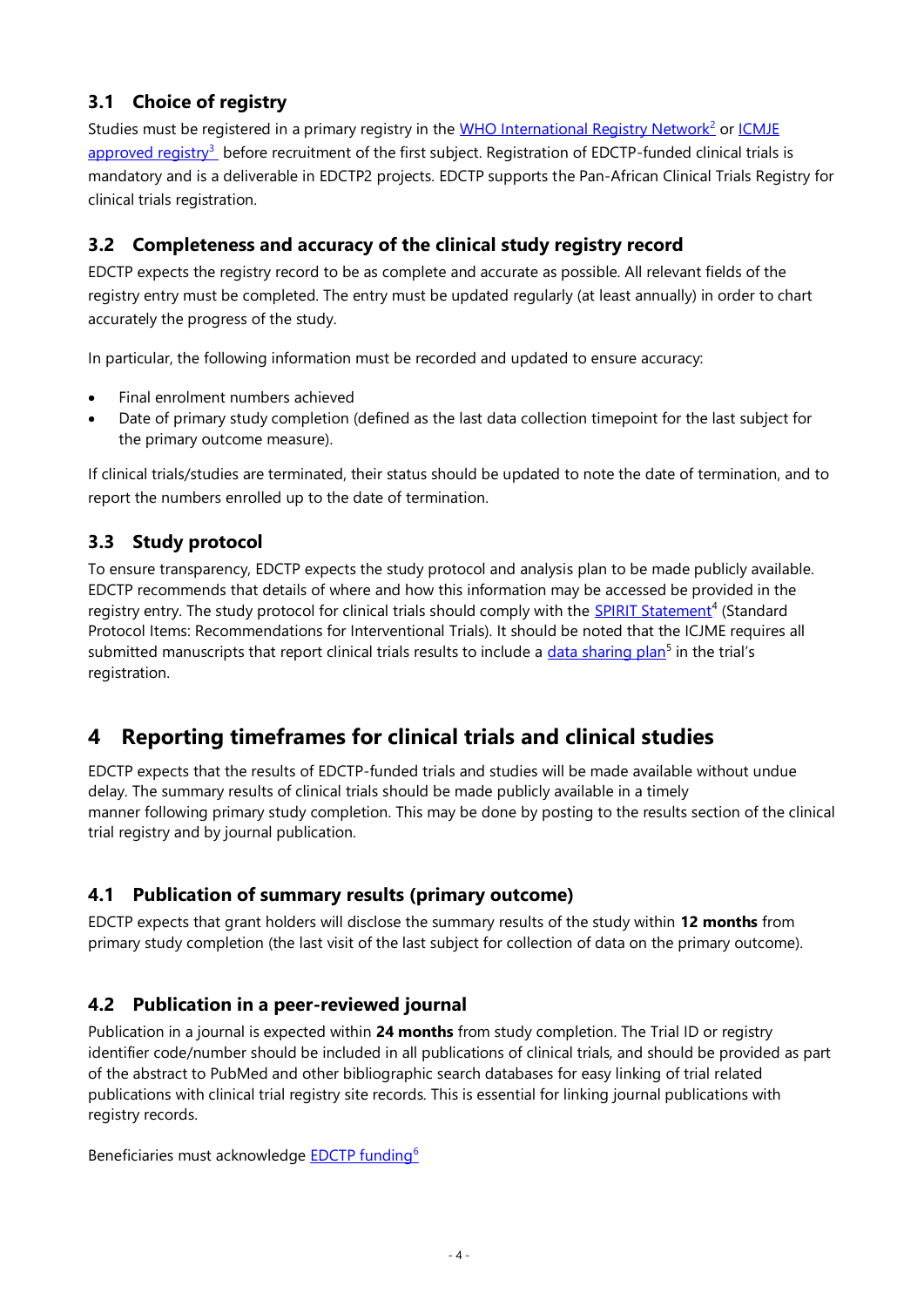At the end of each grant, the final report to EDCTP must include a report on the status of posting results in the study registry (including timelines when final posting of results is scheduled after end of the funding period). To be scheduled for the time of expected results posting or for the last months of the project, whichever comes earlier).

Research results should be reported in accordance with the recommendations of the [CONSORT Statement](http://www.consort-statement.org/)<sup>7</sup> or an alternative reporting guideline appropriate to the study design (see the **EQUATOR Network**<sup>8</sup>).

#### **4.3 Monitoring the registration and reporting of EDCTP-funded trials**

EDCTP tracks the registration and reporting of EDCTP-funded trials during the lifetime of the EDCTP grant and post grant closure. Beneficiaries that fail to report trials in a timely manner without due justification may be subject to audit. Furthermore, as part of the application process, EDCTP may request applicants to provide details of previous studies and when these were reported. This may be taken into consideration during the evaluation of the operational capacity of the applicants.

## **5 Open access to scientific publications and research data**

The EDCTP2 programme is funded under the Horizon 2020 programme (H2020) and is committed to open access. Open access refers to the practice of providing online access to scientific information that is free of charge to the end-user and reusable. This encompasses:

- Peer-reviewed scientific research articles (published in scholarly journals)
- Research data (data underlying publications, curated data and/or raw data).

#### **5.1 Peer-reviewed scientific publications**

Article 29.2 of the EDCTP2 grant agreement sets out the legal requirements on open access to scientific publications. Each beneficiary must ensure open access to all peer-reviewed scientific publications relating to its results. EDCTP is a member of Europe PubMed Central (Europe PMC [https://europepmc.org/\)](https://europepmc.org/) and expects that electronic copies of any research papers that have been accepted for publication in a peer-reviewed journal, and are supported in whole or in part by funding from EDCTP, to be made available through PubMed Central (PMC) and Europe PMC, as soon as possible and in any event within six months of the journal publisher's official date of final publication.

Open access to other types of publications is also recommended.

#### **5.2 Open Research Data**

Open access is the default setting for research data generated in EDCTP2 and H2020. For more information see the H2020 quidelines on Open Access<sup>9</sup>. The legal requirements for projects participating in the Open Research Data pilot are set out in Article 29.3 of the EDCTP2 grant agreement. However, not all data can be open. Beneficiaries must ensure data privacy and that personal data are not shared.

Projects may opt out of the open research data pilot at any stage (either before or after signing the grant) and so free themselves retroactively from the obligations associated with the conditions if:

- Participation is incompatible with rules on protecting personal data
- Participation is incompatible with the obligation to protect results that can reasonably be expected to be commercially or industrially exploited
- Participation is incompatible with the need for confidentiality in connection with security issues
- Participation would mean that the project's main aim might not be achieved
- The project will not generate / collect any research data or
- There are other legitimate reasons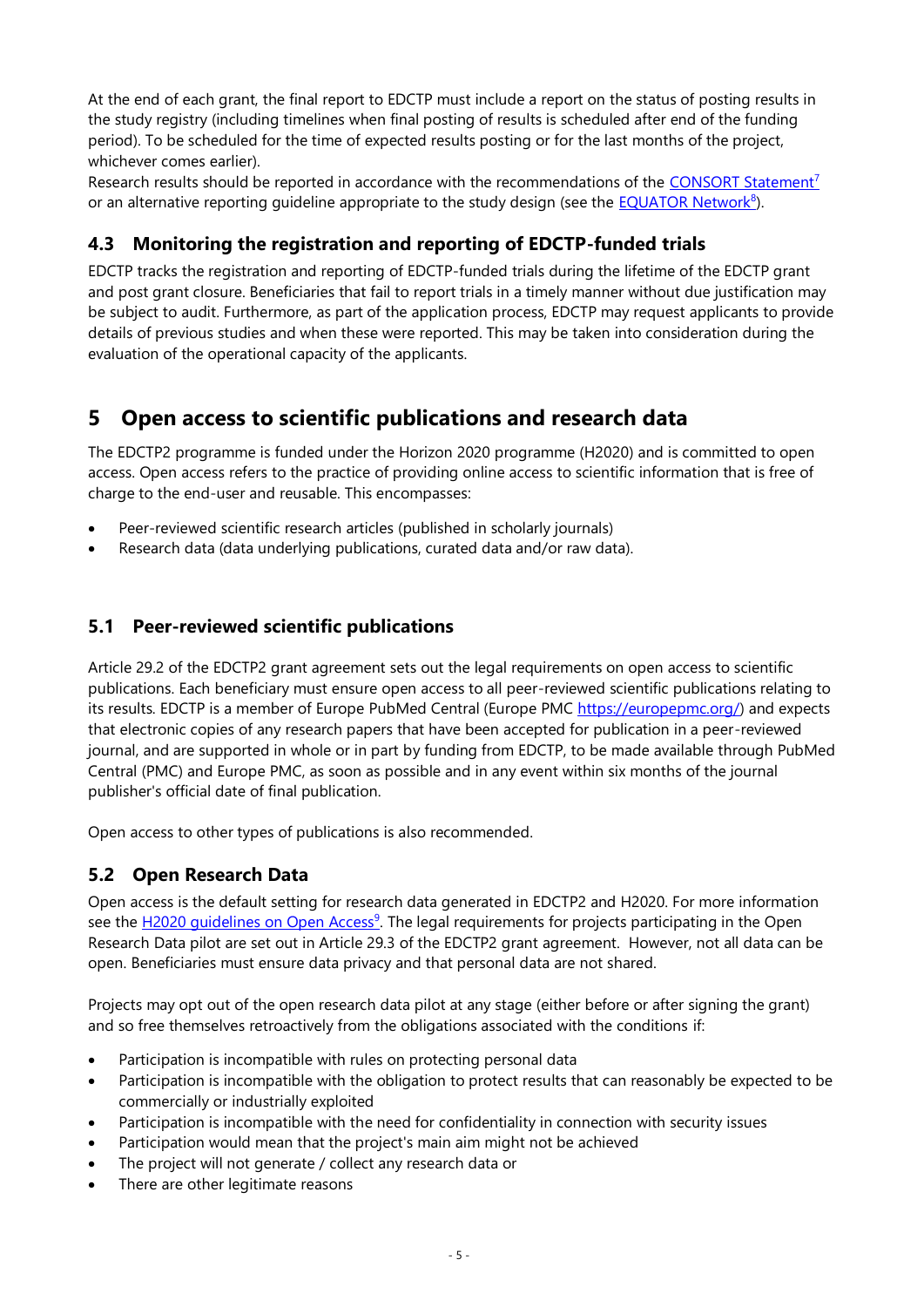EDCTP expects all projects conducting clinical studies to have a data management plan that is updated during the course of the project. A data management plan is a mandatory deliverable for EDCTP2 projects (RIAs). Data sharing should follow FAIR principles<sup>10</sup> and projects should have robust mechanisms, such as a Data Access Committee<sup>11</sup> in place for responding to requests for data. EDCTP has partnered with the Global Health Network to create the EDCTP Knowledge Hub [\(https://edctpknowledgehub.tghn.org/\)](https://edctpknowledgehub.tghn.org/) to assist researchers conducting clinical trials through provision of tools for protocol development, data management and data sharing.

#### **5.3 Research actions targeting public health emergencies**

For actions targeting public health emergencies, the beneficiaries must deposit the digital research data generated in the action in a research data repository and take measures to make it possible for third parties to access, mine, exploit, reproduce and disseminate the data free of charge for any user, at the latest within 30 days after it has been generated.